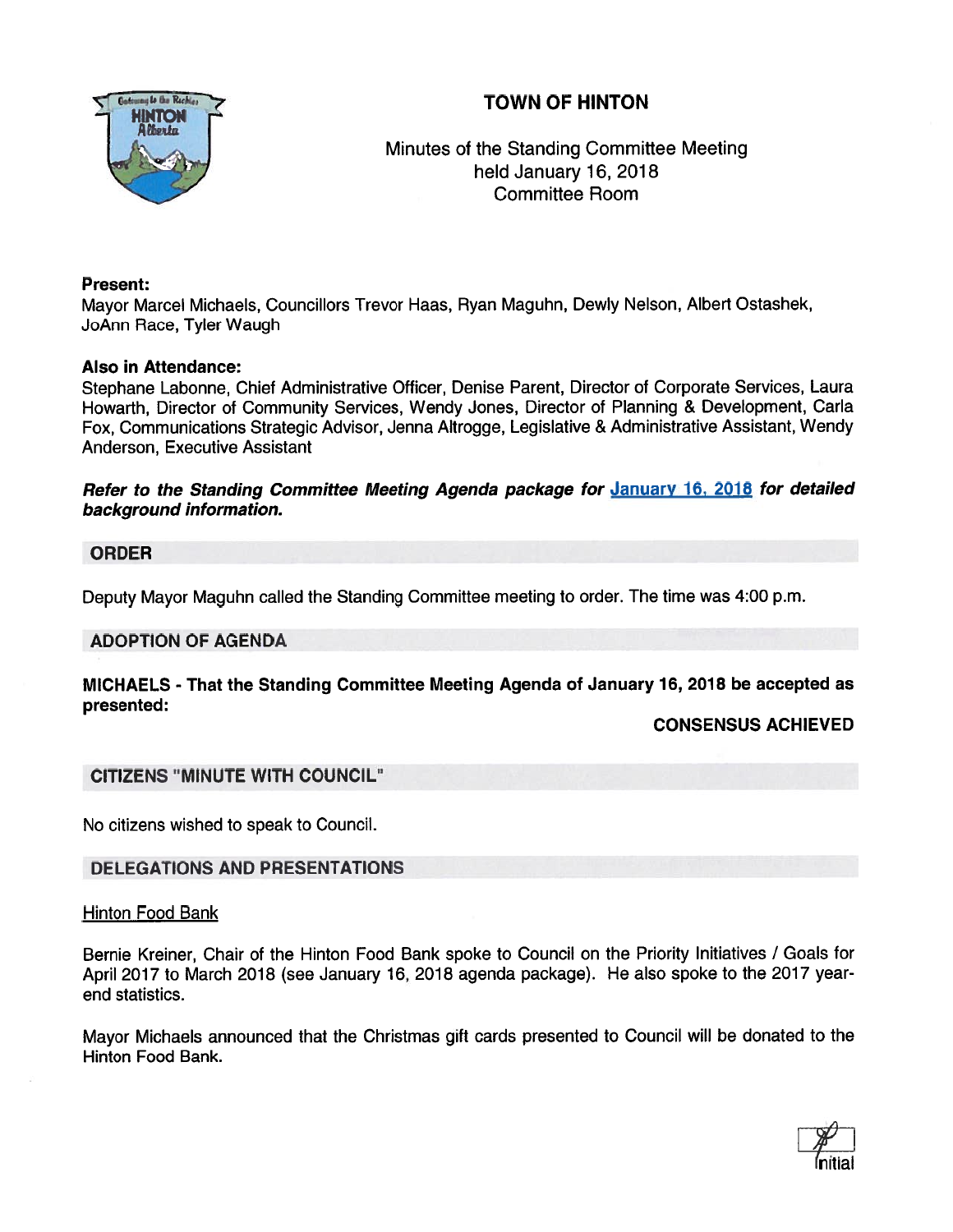Town of Hinton Standing Committee Meeting Minutes— January 16, 2018 Page | 2

## The Evergreens Foundation

Kristen Chambers, CAO, spoke to Council on The Evergreens Foundation programs. The Lodge program is the only program that is requisitioned for. Mayor Michaels and Councillors asked <sup>a</sup> number of questions related to The Evergreens Foundation and their future building plans.

## ACTION AND DISCUSSION ITEMS

#### 1. Audit Plan and Governance Roles

Deputy Mayor Maguhn called <sup>a</sup> short break at 5:09 p.m. The Standing Committee Meeting reconvened at 5:13 p.m.

#### 2. Council Procedure Bylaw 1060-5 Review

## NELSON — That the Standing Committee meeting extend pas<sup>t</sup> three hours.

#### CARRIED

Deputy Mayor Maguhn called <sup>a</sup> short break at 7:00 p.m. The Standing Committee Meeting reconvened at 7:04 p.m.

# There was consensus that Section 5.1.1 be changed to 4 hours from 3 hours.

Consensus Achieved

#### 3. 2018 Budget

OSTASHEK -That Council remove the Beaver Boardwalk item for \$350,000 from the 2018 Budget. Consensus Not Achieved

HAAS — That the Hinton Historical Society receive an allocation of \$90,000 instead of the proposed \$75,000.

Consensus Not Achieved

# ADDITIONAL INFORMATION

- 1. Urgent Matters from Council
- 2. Chief Administrative Officer Status Report
- 3. Executive Assistant Logistics Information

NELSON — That the In Camera 2018 Council Strategic Plan & Council Appointed Committees be referred to <sup>a</sup> Special Meeting of Council on January 23, 2018 following the conclusion of the Regular Meeting of Council.

Consensus Achieved

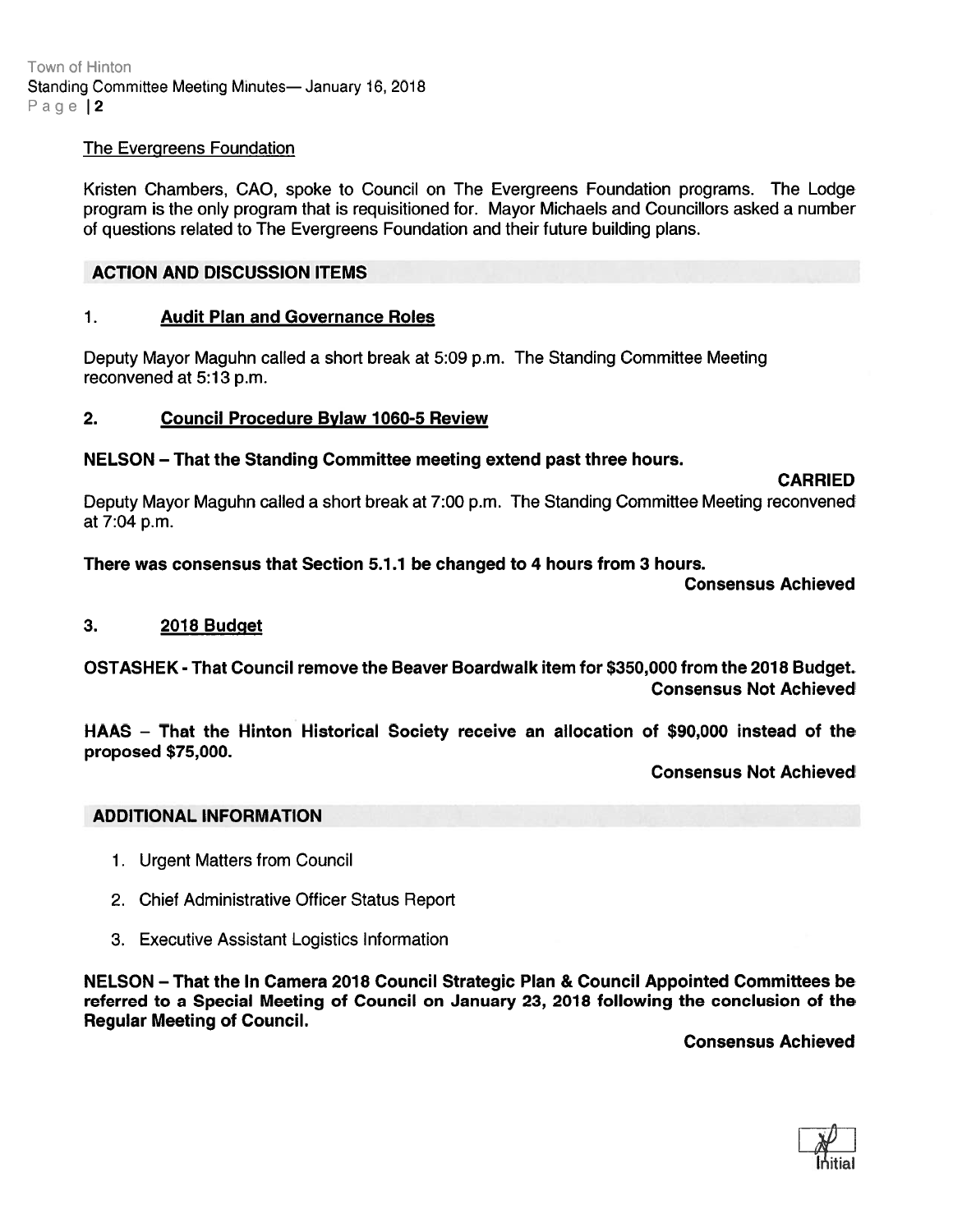Town of Hinton Standing Committee Meeting Minutes- January 16, 2018  $Page 13$ 

# **ADJOURNMENT**

MICHAELS - That the Standing Committee meeting adjourn.

The time was 8:12 p.m.

**CARRIED Deputy Mayor** 

**Director of Corporate Services**